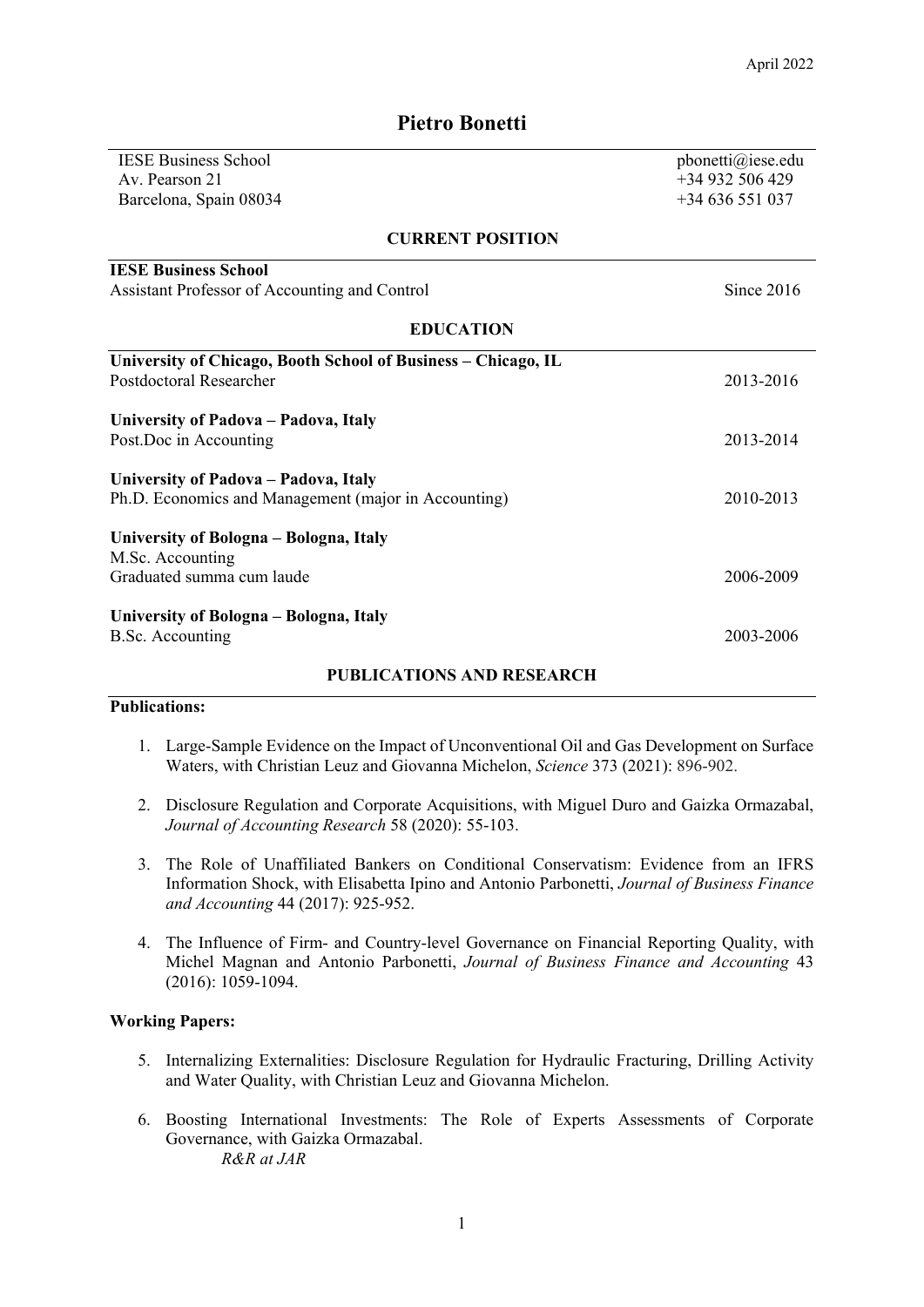7. Debt Renegotiation and the Properties of Accounting Information: Evidence from a Bankruptcy Reform.

*R&R at CAR* 

8. Environmental Disclosure and the Cost of Capital: Evidence from the Fukushima Disaster, with Charles Cho and Giovanna Michelon. *Second Round at EAR*

### **Work-in-Progress:**

- 9. "Green" Deals, with Gaizka Ormazabal and Yuki Sakasai.
- 10. The Effects of Jihadist Counter-Terrorism Disclosure on Firm Performance: Evidence from the Hospitality Industry, with Tati Fontana.
- 11. Cash versus Accrual Accounting: Evidence from a Randomized Field Experiment, with Matthias Breuer and Max Muhn.

| Columbia Business School                             | 2020       |
|------------------------------------------------------|------------|
| Frankfurt School of Finance & Management             | 2019       |
| John Molson School of Business, Concordia University | 2019       |
| University of Chicago                                | 2016       |
| <b>Stanford University</b>                           | 2016       |
| London School of Economics                           | 2016       |
| <b>IESE Business School</b>                          | 2016       |
| University of California, Los Angeles                | 2016       |
| Tilburg University                                   | 2016       |
| University of Mannheim                               | 2016       |
| WHU – Otto Beisheim School of Management             | 2013, 2019 |
| University of Padova                                 | 2011, 2013 |

# **INVITED PRESENTATIONS**

### **CONFERENCE PARTICIPATION**

| FARS 2022 Midyear Meeting ( <i>presenter</i> )                           | 2022                             |
|--------------------------------------------------------------------------|----------------------------------|
| ASSA 2022 Annual Meeting                                                 | 2022                             |
| Journal of Accounting Research                                           | $2014 - 2017$ , 2019, 2021, 2022 |
| Journal of Accounting Research Second Registered Reports Conference      | 2021                             |
| Washington University, Nick Dopuch Conference                            | 2021                             |
| European Accounting Association Annual Meeting ( <i>presenter</i> )      | $2011 - 2013$ , 2018             |
| <b>Lisbon Accounting Conference</b>                                      | 2018                             |
| Review of Accounting Studies Conference                                  | 2017, 2021                       |
| Firm Dynamics and the Aggregate Economy, Becker-Friedman-Institute       | 2016                             |
| Creditors and Corporate Governance Conference, Becker-Friedman-Institute | 2014                             |
| AAA Annual Meeting ( <i>presenter</i> )                                  | 2013                             |
| WHU Financial Accounting Workshop (presenter)                            | 2013                             |
| Doctoral Seminar in Marked-based Research in Accounting                  | 2012                             |
| EDEN Doctoral Seminar in Empirical Financial Accounting Research         | 2012                             |
| The International Journal of Accounting Symposium                        | 2012                             |
| Global Issues in Accounting Conference                                   | $2015 - 2016$                    |
| 2020 IESE CCG-ECGI Corporate Governance Conference                       | 2020                             |